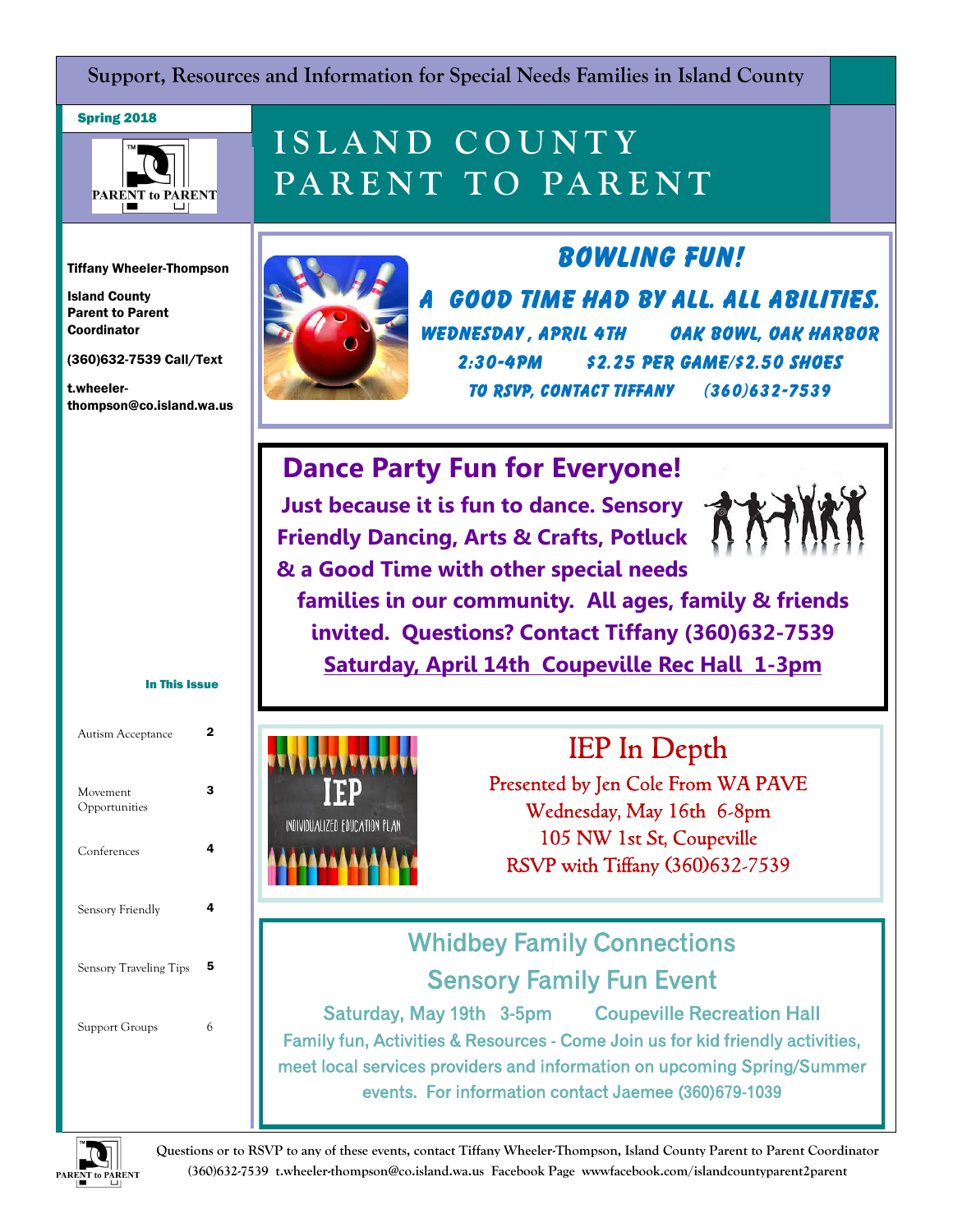# **April 2nd Is Autism Acceptance Day**

Autism Acceptance Event Thursday, April 19th, 5-8pm at Fleet & Family Support Center on NASWI

Many provider tables, local speakers (family and providers), Guest Speaker Steve Andrews. This is not a child-centered event. Questions or need assistance to get on base, contact Sheryl Prout Sheryl.prout.ctr@navy.mil



### **What is Autism?**

Autism is a bio-neurological developmental disability that generally appears before the age of 3

 Autism impacts the normal development of the brain in the areas of social interaction, communication skills, and cognitive function. Individuals with autism typically have difficulties in verbal and non-verbal communication, social interactions, and leisure or play activities

 Individuals with autism often suffer from numerous co-morbid medical conditions which may include: allergies, asthma, epilepsy, digestive disorders, persistent viral infections, feeding disorders, sensory integration dysfunction, sleeping disorders, and more

 Autism is diagnosed four times more often in boys than girls. Its prevalence is not affected by race, region, or socio-economic status. Since autism was first diagnosed in the U.S. the incidence has climbed to an alarming one in 68 children in the U.S.

 Autism itself does not affect life expectancy, however research has shown that the mortality risk among individuals with autism is twice as high as the general population, in large part due to drowning and other accidents.

Currently there is no cure for autism, though with [early intervention and treatment,](http://nationalautismassociation.org/autism-treatment-2/early-intervention/) the diverse symptoms related to autism can be greatly improved and in some cases completely overcome.

 About 40% of children with autism do not speak. About 25%–30% of children with autism have some words at 12 to 18 months of age and then lose them. Others might speak, but not until later in childhood

- Autism greatly varies from person to person (no two people with autism are alike)
- The rate of autism has steadily grown over the last twenty years

 Comorbid conditions often associated with autism include Fragile X, allergies, asthma, epilepsy, bowel disease, gastrointestinal/ digestive disorders, persistent viral infections, PANDAS, feeding disorders, anxiety disorder, bipolar disorder, ADHD, Tourette Syndrome, OCD, sensory integration dysfunction, sleeping disorders, immune disorders, autoimmune disorders, and neuroinflammation.

Children with autism do progress – early intervention is key **Autism is treatable, not a hopeless condition**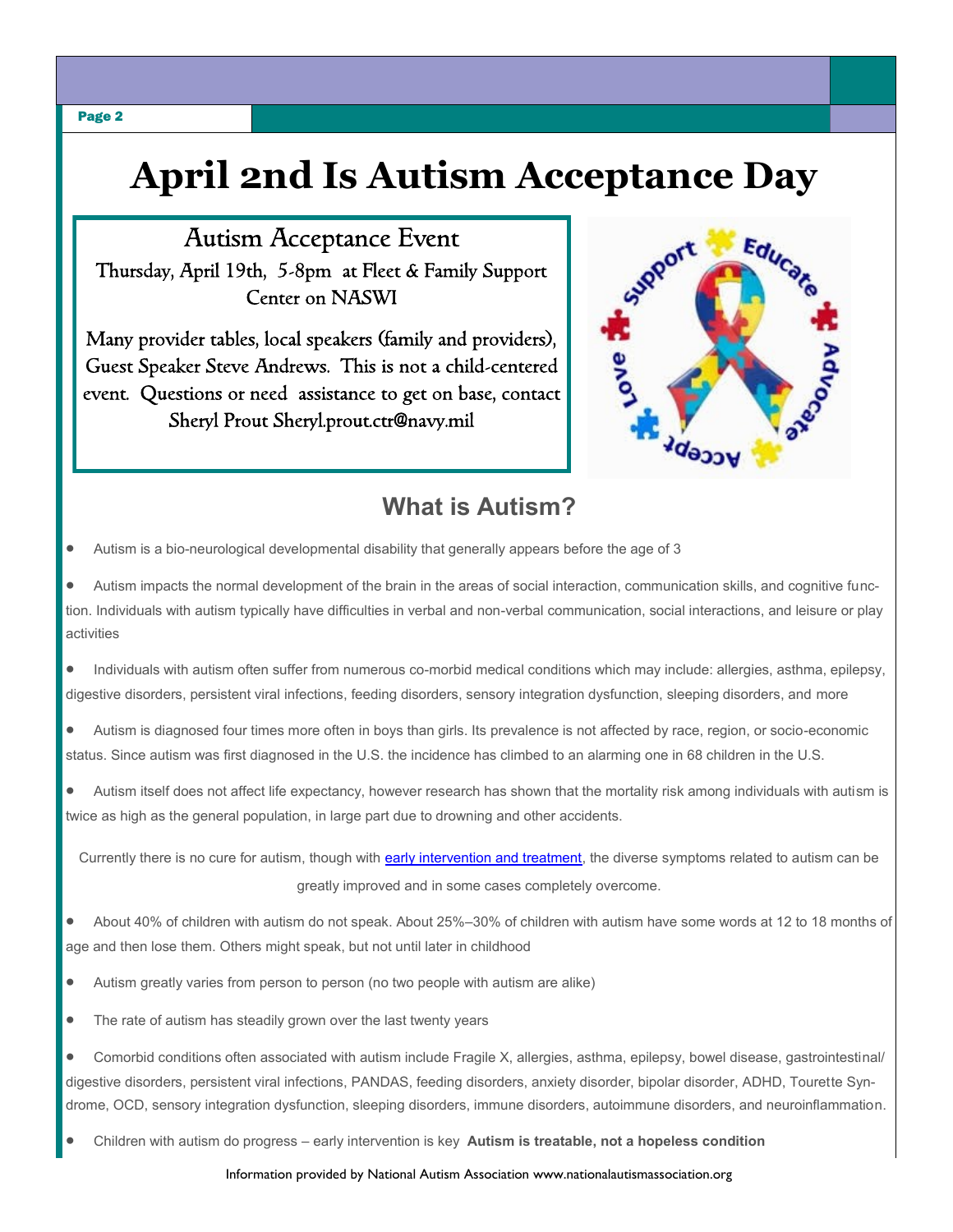### Spring 2018

Page 3

# Great Movement Activities



### **Play Ball!**

North Whidbey Little League offers the Challenger Division Baseball to all island residents.

Ages 4-18 with special needs. T-Ball rules and parent engagement. Great fun for all. Registration is open. We have begun informal practice and you welcome to meet the coach, team members, ask questions, etc. You can either register online or print the paperwork or pick it up at Big 5. If you register online you will need to still complete the Concussion and Medical Form before your registration came be complete. Time commitment: Fridays 5-6pm in Oak Harbor and possibly a couple of games in the Snohomish County area. Questions? Contact Coach Jason M. aidynsdad@yahoo.com

#### Registered Kids Receive 2 FREE GAMES Of Bowling Every Day All Summer Long. Oak



2 FREE GAMES PER KID PER DAY Sign Up Today!

Bowl & Convergence Zone on base offer this program. Sign up NOW! This program is designed by bowling centers to give back to the community and provide a safe, secure, and fun way for kids to spend time this summer. Children up to age 18 can participate and are eligible to register for 2 free games a day, all summer long. Shoes not included. Check out their website for more information or to register. www.kidsbowlfree.org



**Spring Sports in Oak Harbor Started in March but still available for ages 8 & Up Cycling: Athlete must provide bike and helmet. Track & Field: We offer all kinds of events within this from wheelchair events to walking events to running events. Soccer Skills: Learn the basics of soccer For more information contact Coach Chris Becker (360)320-2549 wispecialolympics@gmail.com http://specialolympicswashington.org/**

The Center for<br>Children with Special Needs

Seattle Children's

### **It's Summer Camp Time!**

**Seattle Children's Summer Camp Guide is filled with over 80 opportunities for kiddos to enjoy the summer. Day Camps, Overnight Camps, Diagnosis Specific Camps, Inclusive Camps, so many options from all over the state. To receive a copy email cshcn@seattlechildrens.org or check their website cshcn.org. Questions? (360) 236-3571 or Christy.polking@dho.wa.gov Many camp registrations are covered by DDA/IFS Funds, talk with your case manager for more info.** 

**Check out these camps ASAP, spaces fill up fast. Don't miss out.** 

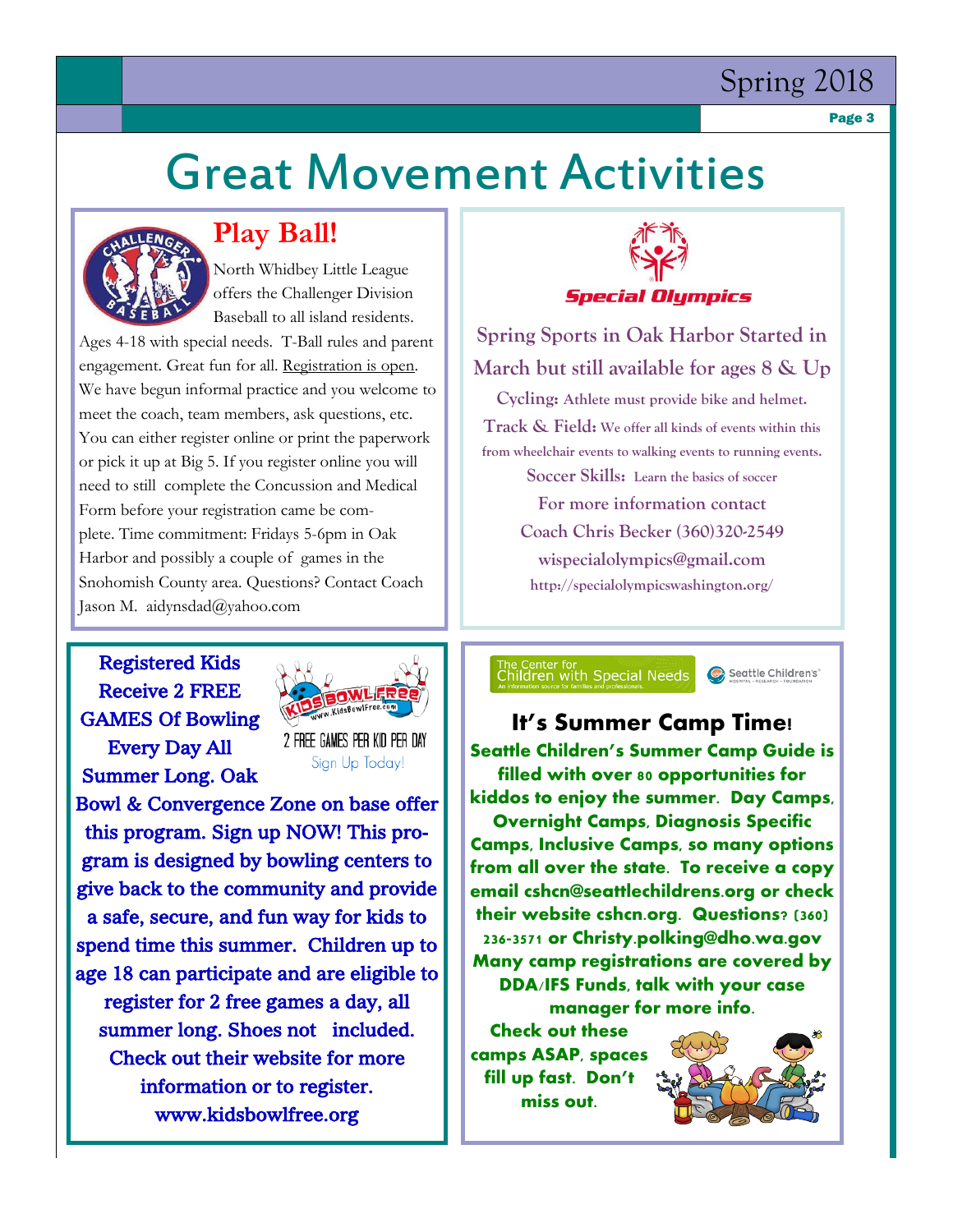## Upcoming Conferences in Washington State

#### IECC Infant and Early Childhood Conference May 24, 2018 in the Greater Tacoma Convention Cen-

ter REMINDER - Parent–Family scholarships available: Must complete online or email: djackson@birthtothree.org This conference is for families and providers that want to learn about programs, resources, up to date research regarding early learning, birth to three program and/or tools and techniques for young ones. https://www.ieccwa.org/2018/index.php

#### **Community Summit** June 12 through 14, 2018 "Click Forward: Refresh, Connect, Evolve"

In addition to the lineup of exceptional speakers and presentations which the Community Summit has become known for, we will be featuring an Assistive Technology Expo and technology related sessions throughout the conference schedule.

Wenatchee Convention Center, 121 North Wenatchee Avenue, Wenatchee, Washington 98801 (509) 662-4411

**Registration is open. Talk to Mike Etzell (360)678-7883 for possible scholarship.** 

General Summit Registration \$225.00: \* Lodging not included Single Stipend- \$450: includes registration, limited meals and lodging June 12 & 13 Double Stipend- \$375: includes registration, limited meals and lodging June 12 & 13 for each attendee.

# **Sensory Friendly Activities For The Whole Family**

#### **The Museum of Flight will once again open early for Sensory Day**.



This is so children with autism and their families can enjoy the Museum for free in a sensory-sensitive environment. We will be hosting a handful of appropriate activities, and we are inviting other organizations to host a table to promote their resources to our visitors. The event will run from 8am to 10am on Sunday, April 8th, and partnering organizations are welcome to keep their table up for as long as they like that day.

#### **The Special Olympics USA Games**



Husky Stadium and tickets are \$20. The 2018 Special Olympics USA Games will be held in Seattle, Washington July 1-6, 2018. More than 4,000 athletes and coaches representing 50 state Programs and the District of Columbia, along with the sup-**Special Olympics** port of tens of thousands of volunteers and spectators, will compete in 14 Olympic-type team and individual sports. Law Enforcement Torch-run representatives nationwide carry the Special Olympics Flame of Hope that will light the cauldron at the Opening Ceremony (June 28th-July 1st 2018) For more information check out their website https://www.specialolympicsusagames.org/

**Exploration For All: Autism Early Open** On the third Saturday of each month, all families affected by autism spectrum disorder are invited to explore Pacific Science Center during a special free morning visit from 8-10 a.m. – before we open to the public. Experience our exhibits

 $\mathcal{W}$ **PACIFIC<br>SCIFNC CENTER**  without heavy crowds when we have softened general lighting and decreased the noise level and visual stimulation on interactive exhibits wherever possible. Additional accessibility resources can be found below. We'll also provide additional captioning devices in one of our IMAX theaters and printed copies of our sensory guide for guests – including maps of our exhibit spaces rated for noise level, visual stim-

ulation, availability to touch and feel and strong odors. We're also creating a wheels accessible map that outlines accessible pathways. Check back for information on the wheels accessible map.(206)443-2001 April 21, May 19, June 17

**Sensory Friendly Films** AMC is proud to partner with the Autism Society to offer unique movie showings where we turn the lights up, and turn the



sound down, so you can get up, dance, walk, shout or sing! Our Sensory Friendly Film program is available on the second and fourth Saturday (family-friendly) and Tuesday evenings (mature audiences) of every month. Please check your local theatre listings for specific show times, and don't forget to share your family fun with #AMC

Sensory Friendly. Cascade Mall in Burlington is our local movie theater (360)707-2727 All the favorite, new releases are offered. Something to please everyone. Family friendly on Saturdays at 10am, mature movies offered on Tuesday at 7pm. Always call to verify movie, dates and times. Movies coming up are: Ready Player One April 10, Sherlock Gnomes April 14, Rampage April 24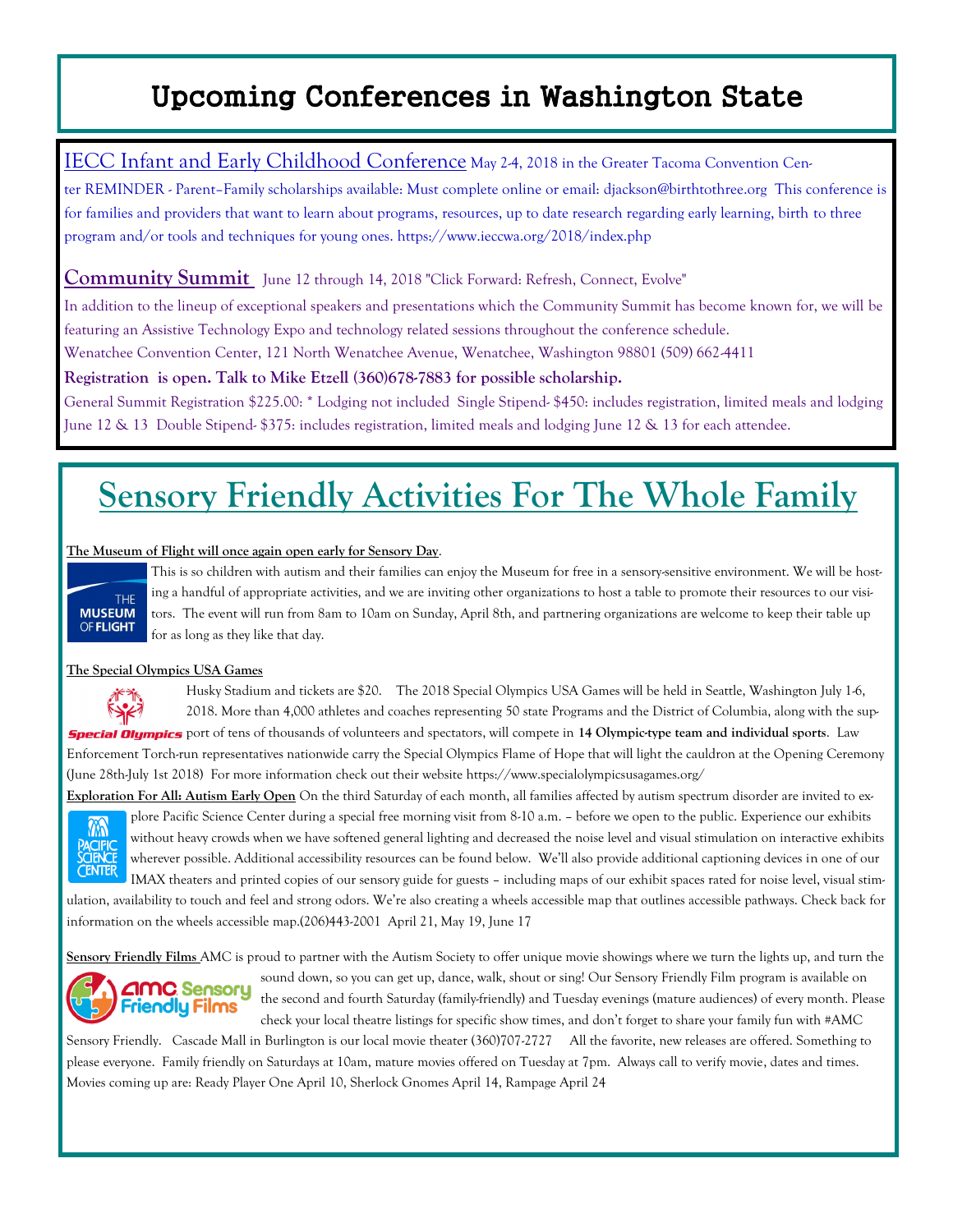# **How to Make a Sensory Travel Kit for Your Child**

By [Amanda Morin](https://www.understood.org/en/about/authors/Amanda-Morin)

Has your child ever had a sensory meltdown in a store or an airport? Do you worry about managing sensory overload while you're at a school concert or visiting friends or relatives?

Even if you've found tools and strategies that help your child with self-regulation, sensory overload can be harder to manage when you're on the go. This is when a sensory travel kit can help.

A sensory travel kit is packed with tools that calm a child who is overwhelmed. Here are three different types of travel kits you can make. Depending on where you're going and how long you'll be gone, you may want to make more than one of these kits.

**Quick Trip Sensory Travel Kit** When you go to the mall

or to a school event, you'll only be gone for a short time. You can also leave if you need to. In this case, it may make more sense to have a small sensory regulation kit in your purse, bag or coat pocket rather than lug a big bag of sensory tools.

A roll-up makeup bag can serve this purpose easily. It has sections, so you can keep the sensory tools apart from each other. It's also compact enough to tuck away.

Consider adding some of the following items:

\*Earbuds, folding headphones or earplugs to help make noise less \*overwhelming

\*Sticky notes to put over sensors for automatic flushing toilets and hand dryers

\*A small bottle of hand lotion to soothe your child's need for touch

\*"Smellies" (e.g., scented lip balm)

\*A small fidget or stress ball

\*Silly Putty or Wikki Stix

\*Oral sensory tools like gum, Chewelry or chewy and crunchy snacks

**Keep-in-the-Car Sensory Box** If you're like many parents, you spend a lot of time driving kids to and from places. So you may want to keep a larger and better-stocked sensory kit in the car.

A tackle box or craft box with sections and a handle is sturdy enough to handle bumps on the road. It's also easy for you and your child to sort through. The tackle box can include the same items you'd put in the quick-trip travel kit, along with bigger items that wouldn't fit in a makeup bag. These items might be:

\*Noise-reducing headphones to reduce traffic noise

- \*Sunglasses, a wide-brimmed hat and/or car window shades to reduce light
- \*A timer to help with transitions
- \*A small weighted lap pad, stuffed animal or sensory pillow to provide calming pressure
- \*Proprioceptive tools like playdough or clay
- \*A jump rope (to use at rest stops or at your destination)
- \*Sensory calming bottles
- \*Bubbles
- \*A harmonica, kazoo or other small instruments \*Books

#### **Sensory Backpack for Vacations**

Traveling to new locations or visiting family can be exciting. It can

also be stressful for kids who seek or avoid sensory stimulation. It can help to keep a sensory backpack within reach in the car or on the plane. This way your child will have sensory tools handy while you're driving or otherwise occupied.

You can also pack things in the backpack that will be useful while you're away. These might be items your child uses as part of a daily sensory diet. You could also pack:

\*Familiar toiletries, like shampoo, soap and toothpaste (so your child can have the usual smells and tastes)

\*A washcloth and towel with a texture you know your child will tolerate

\*A change of clothes

\*Fine motor and visual-motor based activities, like coloring books with scented markers, a travel-size Etch A Sketch, or a squishy or textured handheld ball

\*A weighted vest or weighted blanket to provide calming pressure (check with your child's occupational therapist first)

- \*Your child's favorite music on a mobile device
- \*Gummy or crunchy snacks (like fruit snacks or pretzels)
- \*Straws or a water bottle with a straw/spout

A sensory travel kit is just one way to help your child handle sensory overload. There are plenty of other strategies you can try. Learn ways to manage meltdowns and tame tantrums. You may also want to read about a mother's own sensory meltdown, and how it helped her understand what her children experience.